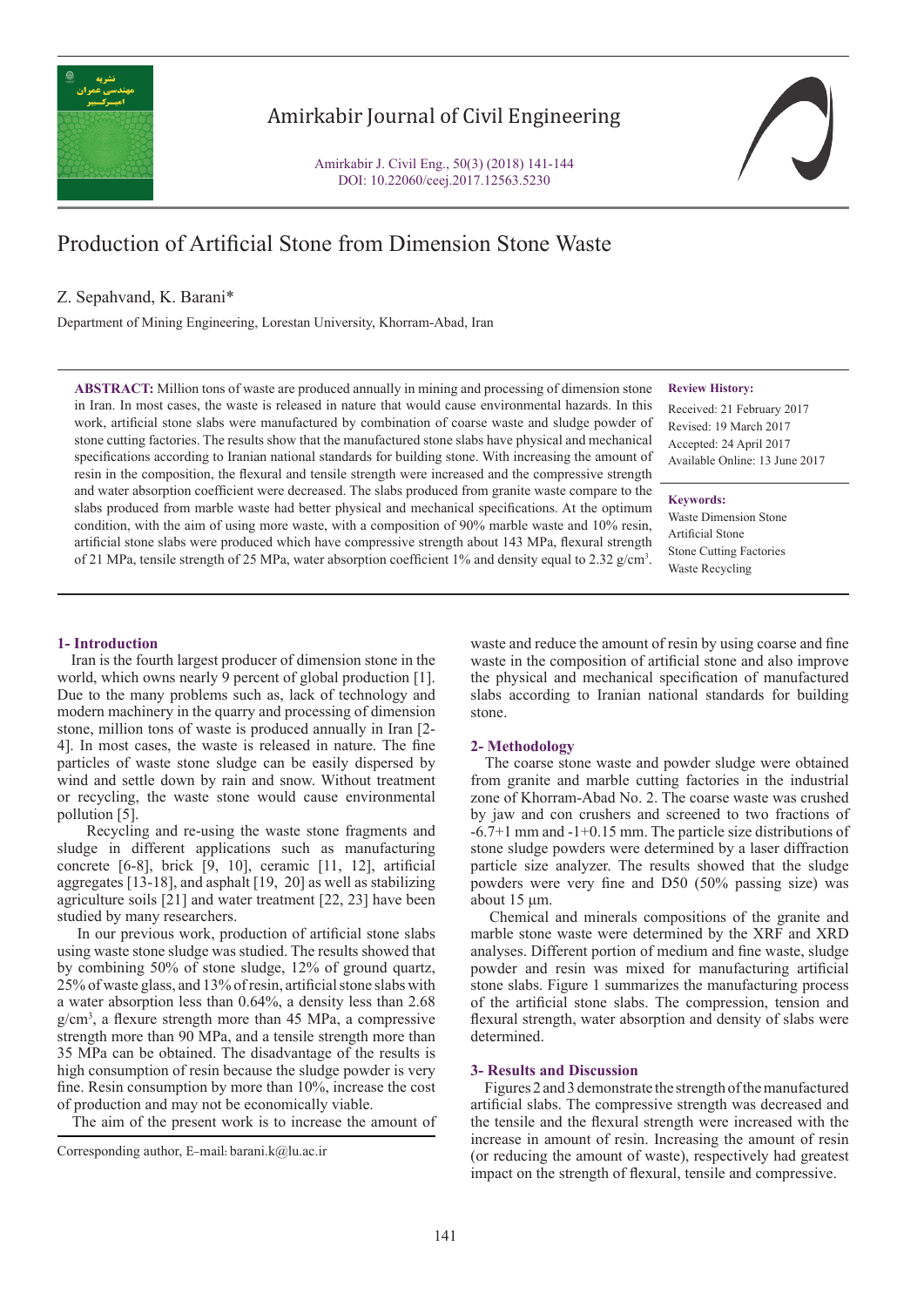

**Figure 1. Manufacturing procedure of artificial stone slabs**



**Figure 2. Strength of slabs made from marble waste**



**Figure 3. Strength of slabs made from granite waste**

 The results also showed that water absorption coefficient and density were decreased with increasing the amount of resin (or decreasing waste stone).

# **4- Conclusions**

 The manufactured stone slabs have physical and mechanical specifications according to Iranian national standards for building stone. At the optimum condition, with the aim of using more waste, with a composition of 90% marble waste and 10% resin, artificial stone slabs were produced which have compressive strength of 143 MPa, flexural strength of 21MPa, tensile strength equal to 25 MPa, water absorption coefficient of 1% and density of 2.32 g/cm<sup>3</sup> .

# **References**

- [1] M. Gussoni, "Annual Report and Prospects for the International Stone Trade (Stone sector 2016) by Internazionale Marmi e Macchine (IMM), Italy," 2016.
- [2] K. Barani, "Stone industry in Lorestan province, problems and solutions (in persian)," in The International Congress of Investment Opportunities, Province of Lorestan, 2015.
- [3] P. Yaghobi, "Economic analysis of stone industry, with an emphasis on building and decorative stones (in persian)," barresybazargani, vol. 71, no. April, pp. 69–81, 1394.
- [4] K. Barani and H. Esmaili, "Production of artificial stone slabs using waste granite and marble stone sludge samples," J. Min. Environ., vol. 7, no. 1, pp. 135–141, 2016.
- [5] K. Barani, "Identification and feasibility study of producing of by product from waste stone (in persian)," 2016.
- [6] H. Esmaili, "Reuse and Application of Powder Sludge of Stone for manufactureing artificial stone (MS thesis in persian)," Lorestan University, 1393.
- [7] H. M. A. Mahzuz, A. A. M. Ahmed, and M. A. Yusuf, "Use of stone powder in concrete and mortar as an alternative of sand," African J. Environ. Sci. Technol., vol. 5, no. 5, pp. 381–388, 2011.
- [8] H. Binici, T. Shah, O. Aksogan, and H. Kaplan, "Durability of concrete made with granite and marble as recycle aggregates," J. Mater. Process. Technol., vol. 208, no. 1, pp. 299–308, 2008.
- [9] H. Hebhoub, H. Aoun, M. Belachia, H. Houari, and E. Ghorbel, "Use of waste marble aggregates in concrete," Constr. Build. Mater., vol. 25, no. 3, pp. 1167–1171, 2011.
- [10] M. Rajgor and J. Pitroda, "Stone Sludge: Economical Solution for Manufacturing of Bricks," Int. J. Innov. Technol. Explor. Eng., vol. 2, pp. 16–20, 2013.
- [11] N. Bilgin, H. A. Yeprem, S. Arslan, A. Bilgin, E. Günay, and M. Marşoglu, "Use of waste marble powder in brick industry," Constr. Build. Mater., vol. 29, pp. 449–457, 2012.
- [12] F. Saboya, G. C. Xavier, and J. Alexandre, "The use of the powder marble by-product to enhance the properties of brick ceramic," Constr. Build. Mater., vol. 21, no. 10, pp. 1950–1960, 2007.
- [13] W. Acchar, F. A. Vieira, and D. Hotza, "Effect of marble and granite sludge in clay materials," Mater. Sci. Eng. A, vol. 419, no. 1, pp. 306–309, 2006.
- [14] C. R. Cheeseman and G. S. Virdi, "Properties and microstructure of lightweight aggregate produced from sintered sewage sludge ash," Resour. Conserv. Recycl., vol. 45, no. 1, pp. 18–30, 2005.
- [15] P. J. Wainwright and D. J. F. Cresswell, "Synthetic aggregates from combustion ashes using an innovative rotary kiln," Waste Manag., vol. 21, no. 3, pp. 241–246, 2001.
- [16] M.-Y. Lee, C.-H. Ko, F.-C. Chang, S.-L. Lo, J.-D. Lin, M.-Y. Shan, and J.-C. Lee, "Artificial stone slab production using waste glass, stone fragments and vacuum vibratory compaction," Cem. Concr. Compos.,